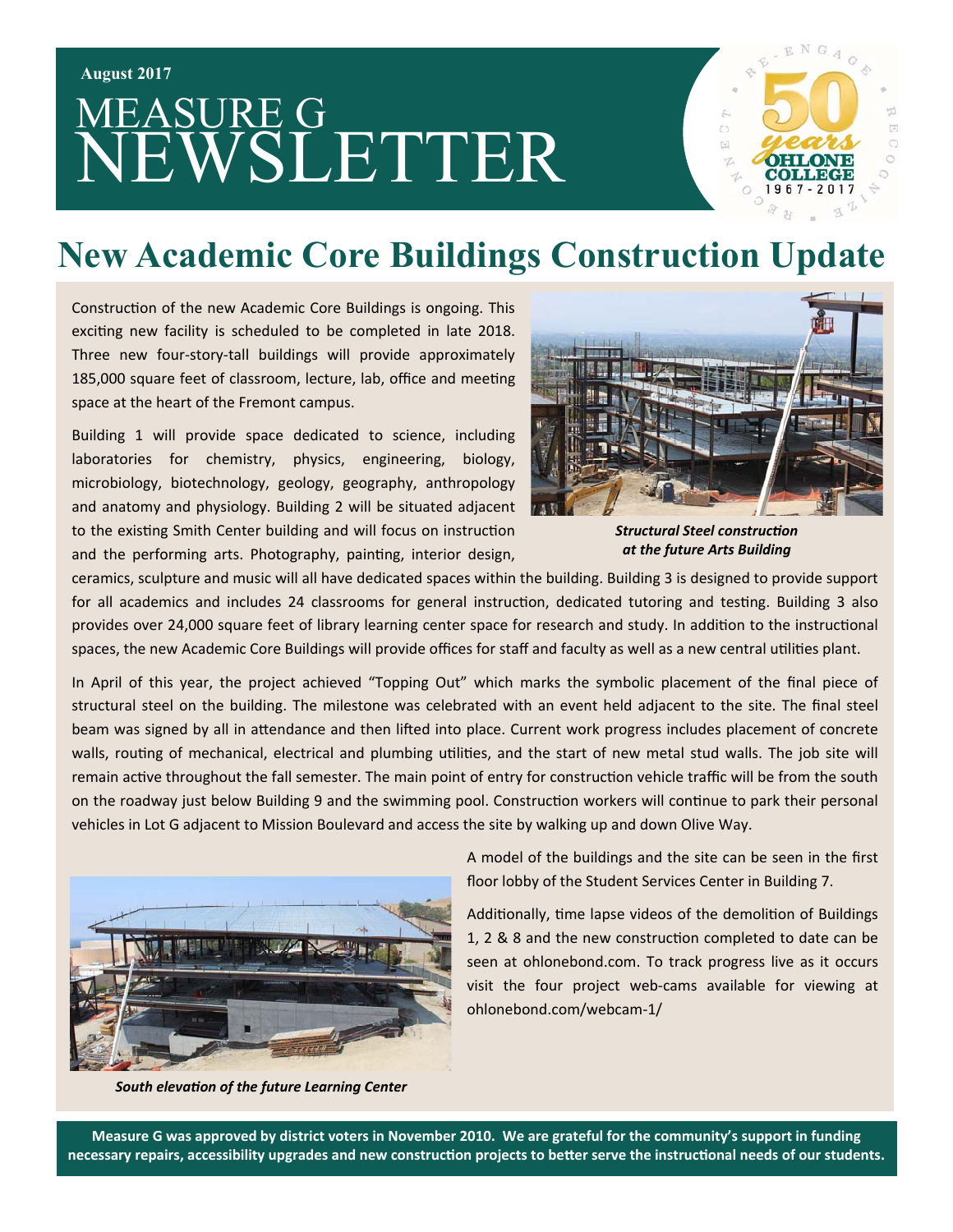#### **Fremont Geothermal Loop**

Construction commenced on the new Fremont Geothermal Field project on December 19, 2016. This is an exciting and innovative project which will contribute to sustainable and cost-efficient operations for Ohlone College at the Fremont campus. Similar to the system currently in operation at the Newark Center, the new Geothermal Loop system at Fremont will utilize long circuits of underground piping to facilitate thermal exchange with the ground. This exchange will be utilized to heat and cool the new Academic Core Buildings in a more environmentally friendly method compared to traditional systems. In fact, the geothermal system is projected to save approximately 2.5 Million gallons of water a year, reduce power consumption by approximately 100,000 kWh of power every year, and reduce Ohlone College's carbon footprint by the equivalent of 60,000 pounds of CO2.

Construction of the geothermal system is not a simple task. Over 90 miles of piping will be installed in vertical boreholes and horizontal trenches to complete the system. Work is already complete and installed in Parking Lots A, D and K. Final installation is underway in the north half of Lot E and that location will remain fenced through the months of August, September and into October. For more information on parking see the article Where Should I Park? in this newsletter.

The geothermal project is approximately two months ahead of schedule and should be completed by the end of October of this year. In 2018, the system will be connected to the new central utilities plant and commissioned to support the heating and cooling needs of the Academic Core Buildings.



*Geothermal well drilling* 

# **Building 5 Renovation**

The Building 5 Renovation is an exciting project that will completely renovate the existing kitchen, servery and cafeteria located on the second floor of the building. The upgrades will improve the layout, finishes and circulation of the cafeteria.

The project will also provide an expanded kitchen with new equipment and functionality, which will increase the offerings and improve the capabilities of the kitchen staff and improve the overall experience at the Ohlone cafeteria. The third floor of Building 5 will also receive a renovation which will provide refreshed spaces for student services.

Design teams were carefully selected for their strong qualifications. They are working closely with the Measure G team and College representatives to ensure the needs of the College are met. The design phase also includes coordination with the Division of the State Architect to obtain permit approval to move into the construction phase.



*Building 5 will be renovated in 2019*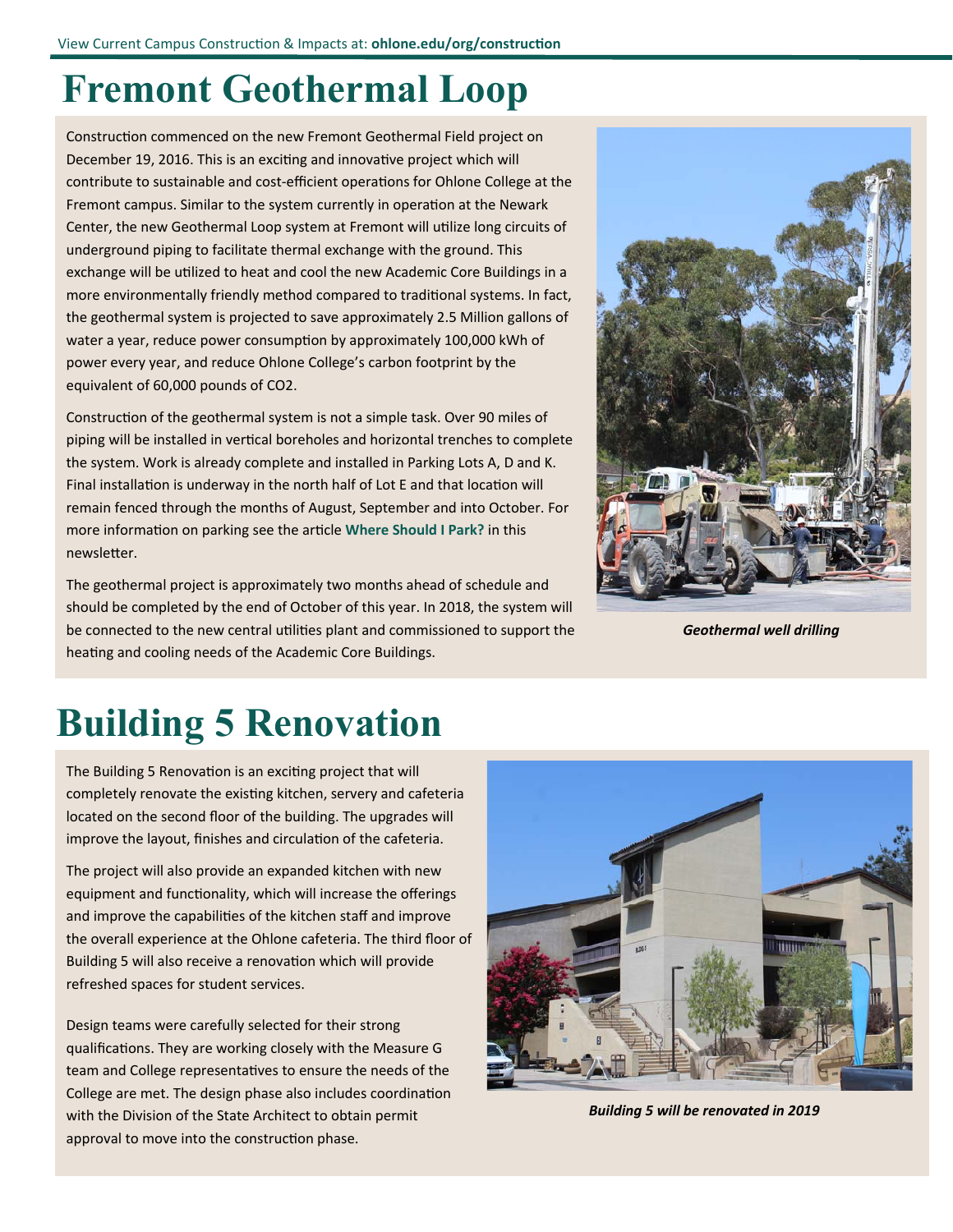## **Future Projects in Design Phase**

While the new Academic Core buildings and other smaller projects are under construction, the Measure G team will be working on the design phase of three important projects: North Parking replacement, Newark Site Security Systems and Building 5 Renovation. These projects are scheduled to begin construction in March, May and December of 2018, respectively.

North Parking replacement will address deficiencies at existing parking lots U, V and W located adjacent to the Smith Center. The new lots will provide a 70 stall increase in parking capacity, safer layouts, improved surfacing, and proper circulation for vehicles and pedestrians.

The project will also include signage and landscaping as well as a new storage building to replace the existing metal storage containers that support the needs of the Smith Center.

The Newark Site Security Systems project will install new security cameras, door access hardware controls, intrusion detection systems and emergency telephone systems on the Newark campus. These improvements will upgrade the capability of the existing security systems on campus and assist Ohlone Police in ensuring the safety of the campus.

## **Where Should I Park?**

The Measure G team does its best to minimize and limit impacts to typical traffic and parking patterns during construction; however, some impacts are inevitable. Please continue reading for a summary of recent and upcoming changes to parking and traffic routes. For additional assistance see the back page of this newsletter for a campus map. Also, keep in mind the Ohlone Pony is available for use to carry pedestrians from parking lots to campus buildings.



*The Ohlone Pony runs 8AM – 1PM, Monday – Thursday* 

**South Parking Structure:** Located up the hill off Pine Street, this award winning structure was completed in

2015 and provides nearly 900 parking stalls. This is a great location to leave your car and start your day regardless of which buildings you will need to visit.

**North Parking (Lots T, U, V and W):** Located up the hill off Witherly Lane, these lots are designated for faculty, staff and disabled placard parking. A full renovation is planned for these lots and there will be partial closures during 2018. More detail to come.

**Lots A & D:** The surfaces of these lots were recently resealed and restriped. They are now open for faculty, staff and disabled placard parking.

Lot E: The North half of Lot E is a construction site. The lot will remain closed into October of this year. The South half of Lot E remains open for student parking.

Lot G: This lot remains open for student and construction worker parking.

Lot K: The construction of this lot was completed in mid-August. The new lot is available for student, staff and faculty parking.

Please keep in mind that all parking restrictions, permits and regulations will continue to be enforced throughout campus by Ohlone Police.



*Newly renovated Parking Lot D*